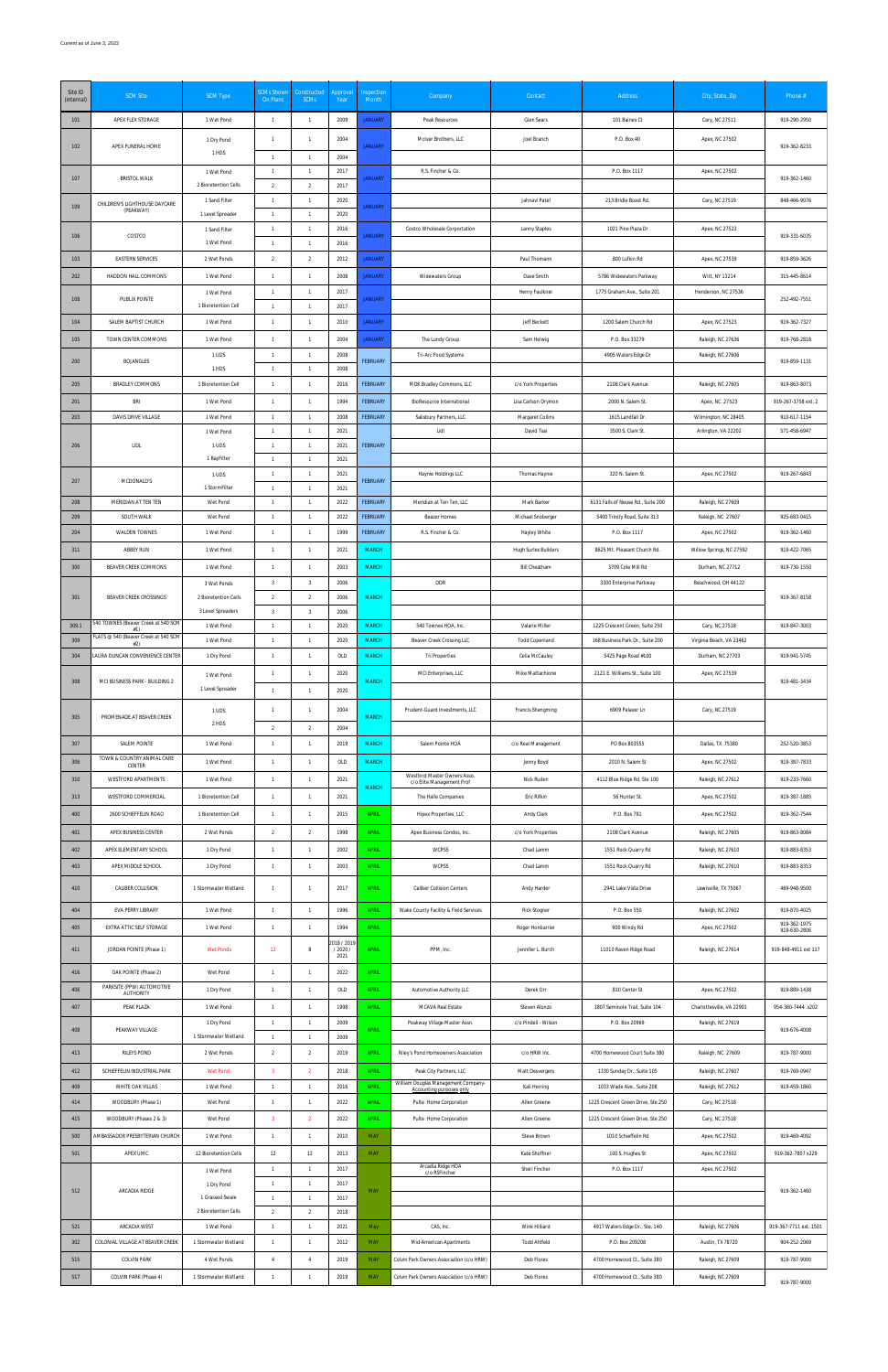| Site ID<br>(internal) | <b>SCM Site</b>                                            | <b>SCM Type</b>                              | <b>SCMs Shown</b><br>On Plans    | Constructed<br><b>SCMs</b>       | Approval<br>Year | Inspection<br>Month        | Company                                       | Contact                                  | Address                               | City, State, Zip                    | Phone #                              |
|-----------------------|------------------------------------------------------------|----------------------------------------------|----------------------------------|----------------------------------|------------------|----------------------------|-----------------------------------------------|------------------------------------------|---------------------------------------|-------------------------------------|--------------------------------------|
| 507                   | COLVIN PARK REC SITE                                       | 2 Bioretention Cells                         | 2                                | 2                                | 2015             | MAY                        | Colvin Park Owners Association (c/o HRW)      | Deb Flores                               | 4700 Homewood Ct., Suite 380          | Raleigh, NC 27609                   | 919-787-9000                         |
| 303                   | CREEKSIDE                                                  | 2 Bioretention Cells                         | $\overline{2}$                   | $\overline{2}$                   | 2005             | MAY                        | R.S. Fincher & Co.                            | Amanda Mayes                             | P.O. Box 1117                         | Apex, NC 27502                      | 919-362-1460 ext. 106                |
|                       |                                                            | 1 Stormwater Wetland                         | $\overline{1}$                   | $\mathbf{1}$                     | 2016             |                            |                                               |                                          |                                       |                                     |                                      |
| 502                   | DAILYVITA                                                  | 1 Wet Pond                                   | $\overline{1}$                   | $\mathbf{1}$                     | 2002             | MAY                        | Euphoria Investment, LLC                      | Michael Lee                              | 1013 Investment Blvd                  | Apex, NC 27502                      | 919-439-4093                         |
| 519                   | DEER CREEK                                                 | Wet Pond                                     | $\overline{4}$                   | $\overline{\mathbf{3}}$          | 2020             | MAY                        | Meritage Homes                                | Martin Fuchs                             | 3005 Carrington Mill Blvd.            | Morrisville, NC 27560               | 919-926-2616                         |
|                       | GODDARD SCHOOL II                                          | 2 Stormwater Wetland                         | $\overline{2}$<br>$\overline{1}$ | $\overline{2}$<br>$\overline{1}$ | 2021<br>2020     | <b>MAY</b>                 |                                               | Frank Cariello                           | 606 Torcastle Circle                  |                                     | 919-258-2000                         |
| 516<br>503            | THE GROVES                                                 | 1 Stormwater Wetland<br>2 Bioretention Cell  | 2                                | $\overline{2}$                   | 2004             | <b>MAY</b>                 | Cariello Holdings, LLC<br>R.S. Fincher & Co.  | Sheri Fincher                            | P.O. Box 1117                         | Cary, NC 27513<br>Apex, NC 27502    | 919-362-1460                         |
| 508                   | <b>GROVES II</b>                                           | 2 Wet Ponds                                  | $\overline{2}$                   | $\overline{2}$                   | 2015             | MAY                        | R.S. Fincher & Co.                            | Sheri Fincher                            | P.O. Box 1117                         | Apex, NC 27502                      | 919-362-1460                         |
| 518                   | <b>HALEY FARM</b>                                          | 1 Wet Pond                                   | $\overline{1}$                   | $\mathbf{1}$                     | 2020             | <b>MAY</b>                 | Smith Farm of Apex HOA, Inc.                  |                                          | 909 Aviation Parkway, Ste. 1500       | Morrisville, NC 27560               | 919-398-3221                         |
|                       |                                                            | 1 Wet Pond                                   | $\overline{1}$                   | $\mathbf{1}$                     | 2011             |                            | AC Apex Evening Star, LLC                     | c/o Avenel Capital, LLC / Colen Davidsor | 4804 Page Creek Lane                  | Durham, NC 27703                    |                                      |
| 504                   | THE LEARNING EXPERIENCE                                    | 1 Level Spreader                             | $\overline{1}$                   | $\overline{1}$                   | 2011             | MAY                        |                                               |                                          |                                       |                                     | 919-417-4429                         |
| 505                   | PEAK UMC                                                   | 1 Dry Pond                                   | $\overline{1}$                   | $\mathbf{1}$                     | 2001             | <b>MAY</b>                 |                                               | Kate Shoffner                            | 100 S. Hughes St                      | Apex, NC 27502                      | 919-362-7807 x229                    |
| 513                   | <b>REUNION POINTE</b>                                      | 1 Stormwater Wetland                         | $\overline{1}$                   | $\mathbf{1}$                     | 2019             | MAY                        | Reunion Pointe HOA, Inc.                      | Gray Methven                             | 4506 S. Miami Blvd, Suite 100         | Durham, NC 27703                    | 919-769-7979                         |
| 514                   | TIDAL WAVE AUTO SPA                                        | 2 Stormwater Wetlands                        | $\overline{2}$                   | $\overline{2}$                   | 2019             | <b>MAY</b>                 | TW Apex Real Estate, LLC                      | Scott Blackstock                         | 124 E. Thompson St                    | Thomaston, GA 30286                 | 770-296-7808                         |
| 506                   | THE TRACE                                                  | 1 Wet Pond                                   | $\overline{1}$                   | $\overline{1}$                   | 2006             | MAY                        | Charleston Management                         | Letitia Rodrigues                        | P.O. Box 97243                        | Raleigh, NC 27624                   | 919-847-3003                         |
|                       |                                                            | 1 Bioretention Cell                          | $\overline{1}$                   | $\overline{1}$                   | 2006             |                            |                                               | Mona Delsman                             |                                       |                                     |                                      |
| 511                   | TRACE II                                                   | 1 Bioretention Cell                          | $\overline{1}$                   | $\overline{1}$                   | 2017             | MAY                        | Charleston Management                         |                                          | P.O. Box 97243                        | Raleigh, NC 27624                   | 919-847-3003                         |
| 510<br>520            | VILLAGIO<br>WEDDINGTON AMENITY CENTER                      | 1 Bioretention Cell<br>1 Wet Pond            | $\overline{1}$<br>$\overline{1}$ | $\overline{1}$<br>$\overline{1}$ | 2016<br>2021     | MAY<br>MAY                 | Villagio HOA<br>Weddington Owners Association | John Campomizzi<br>c/o PPM, Inc          | P.O. Box 162<br>11010 Raven Ridge Rd. | Apex, NC 27502<br>Raleigh, NC 27614 | 919-422-4353<br>919-848-4911         |
|                       |                                                            |                                              | $\overline{2}$                   | $\overline{1}$                   | 2021             |                            | JVI Development II, Inc.                      | Joey lannone                             | 2509 Southwinds Run                   | Apex, NC 27502                      | 919-387-8846                         |
| 616                   | 540 FLEX STORAGE                                           | Wet Pond<br>1 UDS                            | $\overline{1}$                   | $\mathbf{1}$                     | 2021             | <b>JUNE</b>                |                                               |                                          |                                       |                                     |                                      |
| 612                   | <b>ALDI</b>                                                | 1 Wet Pond                                   | $\mathbf{1}$                     | $\overline{1}$                   | 2018             | <b>JUNE</b>                | Aldi (NC) LLC                                 | Justin Spruill                           | 1985 Old Union Church Rd              | Salisbury, NC 28146                 | 919-714-8111                         |
|                       |                                                            | 1 Wet Pond                                   | $\mathbf{1}$                     | $\overline{1}$                   | 2011             |                            |                                               | Ben Flores                               | 10000 Cambridge Village Loop          | Apex, NC 27502                      |                                      |
| 600                   | CAMBRIDGE VILLAGE                                          | 1 Level Spreader                             | $\mathbf{1}$                     | $\mathbf{1}$                     | 2013             | <b>JUNE</b>                |                                               |                                          |                                       |                                     | 919-363-2080                         |
|                       |                                                            | 1 Bioretention Cell                          | $\overline{1}$                   | $\overline{\mathbf{0}}$          |                  |                            |                                               |                                          |                                       |                                     |                                      |
| 610                   | CANDLEWOOD SUITES                                          | 1 Stormwater Wetland                         | $\overline{1}$                   | $\overline{1}$                   | 2013             | <b>JUNE</b>                | Angel Management, Inc.                        | Pratik Patel                             | 11511 Anzari Ct                       | Raleigh, NC 27614                   | 919-539-5018<br>Cherry: 919-387-8595 |
|                       |                                                            | 1 Bioretention Cell                          | $\overline{1}$                   | $\overline{1}$                   | 2012             |                            | Elite Management Professionals, Inc.          | Don Hatcher                              | 4112 Blue Ridge Rd., Suite 100        | Raleigh, NC 27612                   |                                      |
| 601                   | ELLINGTON PLACE                                            | 1 Level Spreader<br>4 Stormwater Wetlands    | $\overline{1}$<br>$\overline{4}$ | $\overline{1}$<br>$\overline{4}$ | 2012<br>2016     | <b>JUNE</b>                |                                               |                                          |                                       |                                     | 919-233-7660                         |
| 618                   | ELLINGTON COVE                                             | 1 Wet Pond                                   | $\overline{1}$                   | $\overline{1}$                   | 2021             | <b>JUNE</b>                | DL Sweetwater, LLC                            | <b>Terry Slate</b>                       | 2431 Schieffelin Rd.                  | Apex, NC 27502                      |                                      |
| 611                   | ENCLAVE AT TRACKSIDE                                       | 3 Bioretention Cells                         | 3                                | $\overline{\mathbf{3}}$          | 2017             | <b>JUNE</b>                | The Villages of Apex, Master Association, In  | Pam Linn                                 | 1095 Ambergate Station                | Apex, NC 27502                      | 919-363-1997                         |
| 614                   | <b>GREEN LEVEL MARKET</b>                                  | 1 Stormwater Wetland                         | $\overline{1}$                   | $\mathbf{1}$                     | 2020             | <b>JUNE</b>                | Lundy Management Group                        | Courtney Vu                              | PO Box 33279                          | Raleigh, NC 27636                   | 919-821-7890                         |
| 602                   | HENDRICK TOYOTA                                            | 2 Wet Ponds<br>2 Level Spreaders             | 2<br>2                           | $\overline{2}$<br>$\overline{2}$ | 2011<br>2011     | <b>JUNE</b>                | Hendrick Automotive Group                     | Cline Dillon                             | 6000 Monroe Rd                        | Charlotte, NC 28212                 | 704-566-3313<br>704-819-2823         |
| 613                   | MAGNOLIA OFFICE                                            | 1 Stormwater Wetland                         | $\overline{1}$                   | $\mathbf{1}$                     | 2020             | <b>JUNE</b>                | Peakway Capital, LLC                          |                                          | P.O. Box 457                          | Apex, NC 27502                      | 919-362-7111                         |
|                       |                                                            | 5 Stormwater Wetlands                        | 5                                | $5\phantom{.0}$                  | 2020/2021        |                            | Middleton Owners Association c/o PPM, Ind     | Kristen Schmidt                          | 11010 Raven Ridge Rd                  | Raleigh, NC 27614                   | 919-848-4911                         |
| 615                   | MIDDLETON                                                  | 1 Wet Pond<br>2 Level Spreaders              | $\overline{1}$                   | $\mathbf{1}$                     | 2021             | <b>JUNE</b>                |                                               |                                          |                                       |                                     |                                      |
| 603                   | MOTIVA                                                     | 1 Innovative SCM                             | $\overline{2}$<br>$\overline{1}$ | $\overline{2}$<br>$\mathbf{1}$   | 2021<br>2012     | <b>JUNE</b>                | Motiva Enterprises, LLC                       | John Herman                              | 2232 Ten Ten Rd                       | Apex, NC 27539                      | 919-387-0484                         |
| 604                   | SURREY MEADOWS                                             | 3 Wet Ponds                                  | $\overline{3}$                   | $\overline{\mathbf{3}}$          | 1993             | <b>JUNE</b>                | R.S. Fincher & Co.                            | Sallie Hunt                              | P.O. Box 1117                         | Apex, NC 27502                      | 919-362-1460                         |
|                       |                                                            | 1 Stormwater Wetland                         | $\overline{1}$                   | $\overline{1}$                   | 2009             |                            | PPM, Inc.                                     | Dawn Roscoe                              | 11010 Raven Ridge Rd                  | Raleigh, NC 27614                   |                                      |
| 605                   | <b>SUTTON PLACE</b>                                        | 1 Wet Pond                                   | $\overline{1}$                   | $\mathbf{1}$                     | 2009             | <b>JUNE</b>                |                                               |                                          |                                       |                                     | 919-848-4911                         |
|                       |                                                            | 1 UDS                                        | $\overline{1}$                   | $\overline{1}$<br>$\overline{1}$ | 2009             |                            |                                               |                                          |                                       |                                     |                                      |
| 606                   | VALUE PLACE HOTEL                                          | 1 Dry Pond<br>1 Level Spreader               | $\overline{1}$<br>$\overline{1}$ | $\overline{1}$                   | 2010<br>2010     | <b>JUNE</b>                | DC Hospitality Apex LLC                       |                                          | 160 Mine Lake Court, Ste. 200         | Raleigh, NC 27615                   |                                      |
|                       |                                                            | 7 Stormwater Wetlands                        | $\overline{1}$                   | 7                                | 2017             |                            | The Villages of Apex, Master Association, In  | Pam Linn                                 | 1095 Ambergate Station                | Apex, NC 27502                      |                                      |
| 1205                  | VILLAGES OF APEX NORTH                                     | 1 Wet Pond                                   | $\overline{1}$                   | $\mathbf{1}$                     | 2015             | <b>JUNE</b>                |                                               |                                          |                                       |                                     | (919) 363-1997                       |
|                       |                                                            | 1 Level Spreader                             | $\overline{1}$<br>$\overline{2}$ | $\mathbf{1}$<br>$\overline{2}$   | 2015<br>2021     |                            | The Halle Companies                           | Eric Rifkin                              | 56 Hunter St.                         | Apex, NC 27502                      |                                      |
| 617                   | VILLAGES OF APEX SOUTH                                     | 2 Wet Ponds<br>1 UDS                         | $\overline{1}$                   | $\mathbf{1}$                     | 2021             | <b>JUNE</b>                |                                               |                                          |                                       |                                     |                                      |
|                       |                                                            | 1 Wet Pond                                   | $\overline{1}$                   | $\overline{1}$                   | 2008             |                            | WakeMed Property Services                     | David Edwards                            | 3000 New Bern Ave                     | Raleigh, NC 27610                   |                                      |
| 609                   | WAKEMED                                                    | 1 Stormwater Wetland                         | $\overline{1}$                   | $\overline{1}$                   | 2008             | <b>JUNE</b>                |                                               |                                          |                                       |                                     | 919-350-7829                         |
|                       |                                                            | 2 Bioretention Cells<br>1 Stormwater Wetland | $\overline{2}$<br>$\mathbf{1}$   | $\overline{2}$<br>$\mathbf{1}$   | 2012<br>2012     |                            | HRW, Inc.                                     | Vera Mason                               | 4700 Homewood Ct., Suite 380          | Raleigh, NC 27609                   |                                      |
| 607                   | WHITEHALL MANOR                                            | 1 Level Spreader                             | $\mathbf{1}$                     | $\overline{1}$                   | 2013             | <b>JUNE</b>                |                                               |                                          |                                       |                                     | 919-787-9000                         |
|                       |                                                            | 1 Grassed Swale                              | $\mathbf{1}$                     | $\overline{1}$                   | 2013             |                            |                                               |                                          |                                       |                                     |                                      |
|                       |                                                            | 1 Wet Pond                                   | $\overline{1}$                   | $\overline{1}$                   | 2013             |                            |                                               |                                          |                                       |                                     |                                      |
| 700                   | APEX CROSSING                                              | 1 Wet Pond                                   | $\overline{1}$                   | $\overline{1}$                   | 1998             | <b>JULY</b>                | Vision Drive Partners LLC (APG Advisors)      | Jennie Banco                             | 1201 Edwards Mill Rd. Ste 300         | Raleigh, NC 27607                   | 919-582-3158                         |
| 701                   | <b>BELLA CASA</b>                                          | 1 Wet Pond<br>1 HDS                          | $\overline{1}$<br>$\overline{1}$ | $\overline{1}$<br>$\overline{1}$ | 2012<br>2012     | <b>JULY</b>                | Omega Management                              | Penny Sears                              | 160 NE Maynard Rd., Suite 210         | Cary, NC 27513                      | 919-461-0102                         |
|                       |                                                            | 2 Wet Ponds                                  | $\overline{2}$                   | $\overline{2}$                   | 2014             |                            | Omega Management                              | Penny Sears                              | 160 NE Maynard Rd., Suite 210         | Cary, NC 27513                      |                                      |
| 703                   | ESTATES AT BELLA CASA                                      | 1 Level Spreader                             | $\mathbf{1}$                     | $\overline{1}$                   | 2014             | <b>JULY</b>                |                                               |                                          |                                       |                                     | 919-461-0102                         |
| 713                   | MANORS AT BELLA CASA<br>(Phases 1 & 2)                     | 2 Wet Ponds                                  | $\overline{2}$                   | $\overline{2}$                   | 2014             | <b>JULY</b>                | Omega Management                              | Penny Sears                              | 160 NE Maynard Rd., Suite 210         | Cary, NC 27513                      | 919-461-0102                         |
|                       | MANORS AT BELLA CASA                                       | 1 Wet Pond                                   | $\mathbf{1}$                     | $\mathbf{1}$                     | 2016             |                            | Omega Management                              | Penny Sears                              | 160 NE Maynard Rd., Suite 210         | Cary, NC 27513                      |                                      |
| 714                   | (Phases 5 & 6)                                             | 1 Level Spreader                             | $\mathbf{1}$                     | $\mathbf{1}$                     | 2016             | <b>JULY</b>                |                                               |                                          |                                       |                                     | 919-461-0102                         |
| 723                   | MANORS AT BELLA CASA<br>(Phase 6a)                         | 1 Bioretention Cell                          | $\mathbf{1}$                     | $\overline{1}$                   | 2018             | <b>JULY</b>                | Omega Management                              | Penny Sears                              | 160 NE Maynard Rd., Suite 210         | Cary, NC 27513                      | 919-461-0102                         |
| 718                   | MANORS AT BELLA CASA<br>(Phase 8a)<br>MANORS AT BELLA CASA | 1 Wet Pond                                   | $\overline{1}$                   | $\mathbf{1}$                     | 2017             | <b>JULY</b>                | Omega Management                              | Penny Sears                              | 160 NE Maynard Rd., Suite 210         | Cary, NC 27513                      | 919-461-0102                         |
| 720                   | (Phase 8b)                                                 | 1 Bioretention Cell                          | $\overline{1}$                   | $\mathbf{1}$                     | 2017             | <b>JULY</b>                | Omega Management                              | Penny Sears                              | 160 NE Maynard Rd., Suite 210         | Cary, NC 27513                      | 919-461-0102                         |
| 724                   | MANORS AT BELLA CASA<br>(Phase 8c)                         | 1 Bioretention Cell<br>1 Wet Pond            | $\overline{1}$<br>$\overline{1}$ | $\mathbf{1}$<br>$\overline{1}$   | 2020<br>2021     | <b>JULY</b>                | Omega Management                              | Penny Sears                              | 160 NE Maynard Rd., Suite 210         | Cary, NC 27513                      | 919-461-0102                         |
|                       |                                                            | 1 Bioretention Cell                          | $\mathbf{1}$                     | $\mathbf{1}$                     | 2017             |                            | Omega Management                              | Penny Sears                              | 160 NE Maynard Rd., Suite 210         | Cary, NC 27513                      |                                      |
| 719                   | SIENA & VERONA AT BELLA CASA<br>(Phase 9)                  | 1 Wet Pond                                   | $\overline{1}$                   | $\overline{1}$                   | 2018             | <b>JULY</b>                |                                               |                                          |                                       |                                     | 919-461-0102                         |
|                       | SIENA & VERONA AT BELLA CASA                               | 1 Level Spreader                             | $\overline{1}$                   | $\mathbf{1}$                     | 2018             |                            |                                               |                                          |                                       |                                     |                                      |
| 716                   | (Phase 10)<br>SIENA & VERONA AT BELLA CASA                 | 2 Wet Ponds<br>1 Wet Pond                    | $\overline{2}$<br>$\overline{1}$ | $\overline{2}$<br>$\mathbf{1}$   | 2019<br>2016     | <b>JULY</b><br><b>JULY</b> | Omega Management<br>Omega Management          | Penny Sears                              | 160 NE Maynard Rd., Suite 210         | Cary, NC 27513<br>Cary, NC 27513    | 919-461-0102<br>919-461-0102         |
| 722                   | (Phase 13)                                                 |                                              |                                  |                                  |                  |                            |                                               | Penny Sears                              | 160 NE Maynard Rd., Suite 210         |                                     |                                      |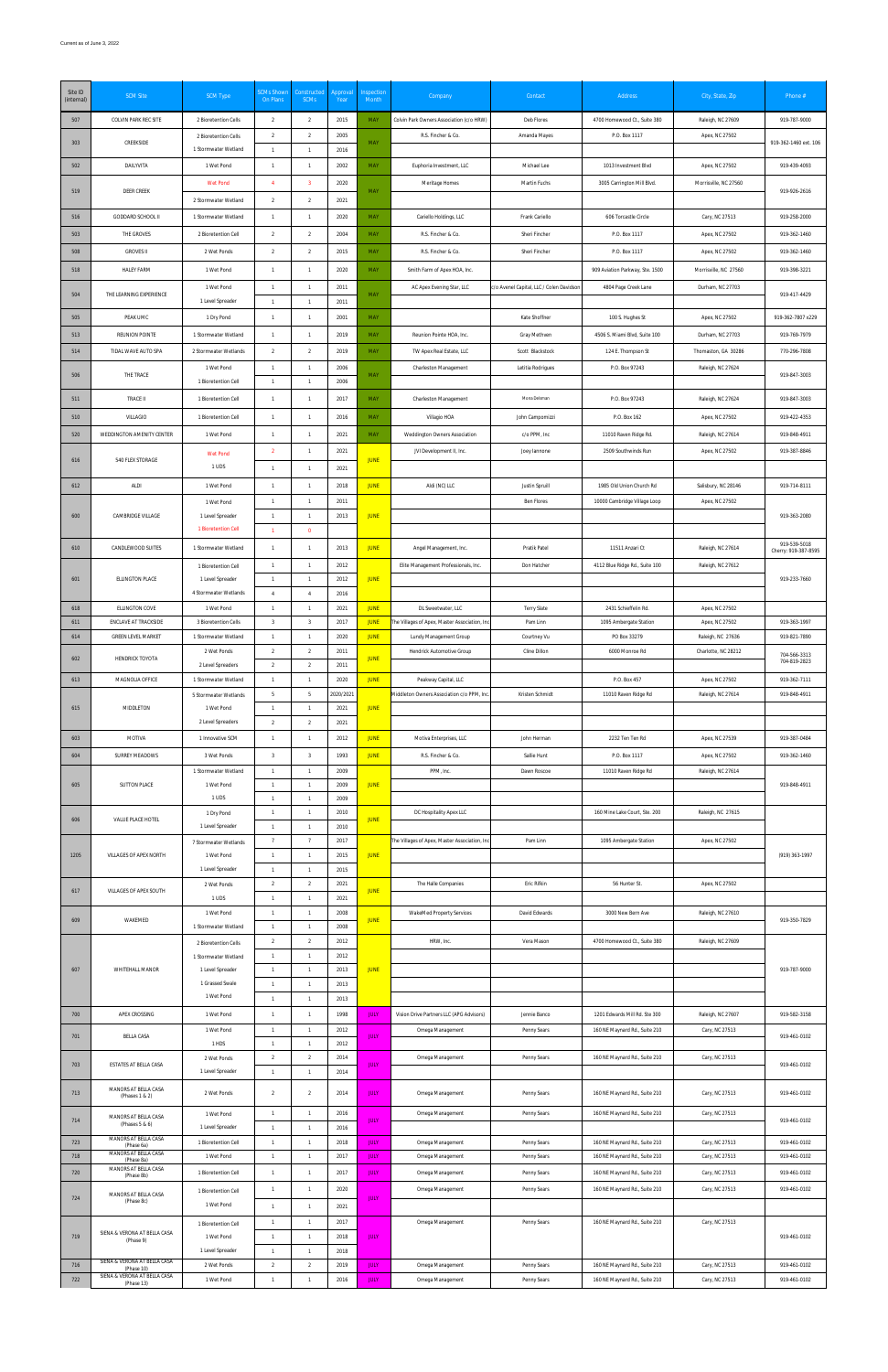| Site ID<br>(internal) | <b>SCM Site</b>                                   | <b>SCM Type</b>                                   | <b>SCMs Shown</b><br>On Plans             | Constructed<br>SCMs              | Approva<br>Year | Inspection<br>Month            | Company                                                  | Contact                            | Address                                                              | City, State, Zip                           | Phone #                             |
|-----------------------|---------------------------------------------------|---------------------------------------------------|-------------------------------------------|----------------------------------|-----------------|--------------------------------|----------------------------------------------------------|------------------------------------|----------------------------------------------------------------------|--------------------------------------------|-------------------------------------|
|                       |                                                   | 3 Wet Ponds                                       | $\overline{\mathbf{3}}$                   | 3                                | 2015            |                                | Omega Management                                         | Penny Sears                        | 160 NE Maynard Rd., Suite 210                                        | Cary, NC 27513                             |                                     |
| 715                   | TRADITIONS AT BELLA CASA<br>(Phases 3a - 3e)      | 1 Bioretention Cell<br>1 Level Spreader           | $\overline{1}$<br>$\overline{1}$          | $\mathbf{1}$<br>$\mathbf{1}$     | 2012<br>2012    | <b>JULY</b>                    |                                                          |                                    |                                                                      |                                            | 919-461-0102                        |
| 702                   | BROADSTONE STATION                                | 1 Wet Pond                                        | $\overline{1}$                            | $\mathbf{1}$                     | 2014            | <b>JULY</b>                    | Kite Realty Group                                        | Joseph Hughes                      | 30 S Meridian Street, Suite 100                                      | Indianapolis, IN 46204-3510                | 919-337-0652                        |
| 704                   | CITISIDE                                          | 1 Wet Pond                                        | $\overline{1}$                            | $\overline{1}$                   | 2013            | <b>JULY</b>                    | CAS, Inc.                                                | Christopher Neuhauser              | 1930 N. Salem St., Suite 101                                         | Apex, NC 27502                             | 919-367-7711                        |
| 726                   | CW PERFORMANCE AUTO                               | 1 Wet Pond                                        | $\overline{1}$                            | $\mathbf{1}$                     | 2020            | <b>JULY</b>                    | CW Squared, LLC                                          | Curt Wheeler                       | 1972 Stanlake Dr.                                                    | Apex, NC 27502                             | 919-367-6527                        |
| 705                   | HOME DEPOT                                        | 1 Wet Pond                                        | $\overline{1}$                            | $\overline{1}$                   | 2000            | <b>JULY</b>                    | Home Depot USA, Inc.                                     | Curt Batten                        | 3708 Dewsbury Rd.                                                    | Winston-Salem, NC 27104                    | 336-774-1830                        |
| 725                   | JORDAN MANORS (Phase 3)                           | 1 Wet Pond                                        | $\overline{1}$                            | $\mathbf{1}$                     | 2020            | <b>JULY</b>                    | Pulte Home Corporation                                   | Jay Hughey                         | 1225 Crescent Green Drive, Ste 250                                   | Cary, NC 27518                             | 919-601-7410                        |
| 721                   | KELLY GROVE                                       | 1 Wet Pond                                        | $\overline{1}$                            | $\mathbf{1}$                     | 2018            | <b>JULY</b>                    | Kelly Grove HOA                                          | Robert Carr                        | 2201 Toad Hollow Trail                                               | Apex, NC 27502                             | 919-302-7507                        |
| 711                   | MILANO AVENUE                                     | 1 Bioretention Cell<br>1 Level Spreader           | $\overline{1}$<br>$\overline{1}$          | $\mathbf{1}$<br>$\overline{1}$   | 2014<br>2014    | <b>JULY</b>                    | Omega Management                                         | Penny Sears                        | 160 NE Maynard Rd., Suite 210                                        | Cary, NC 27513                             | 919-461-0102                        |
|                       |                                                   | 5 Wet Ponds                                       | -5                                        | 5                                | 2004            |                                | Towne Properties                                         | Lauren Nicholson                   | 8305 Falls of Neuse Road, Suite 200                                  | Raleigh, NC 27615                          |                                     |
| 706                   | MIRAMONTE                                         | 1 HDS                                             | $\overline{1}$                            | $\mathbf{1}$                     | 2004            | <b>JULY</b>                    |                                                          |                                    |                                                                      |                                            | 919-878-8787 x231                   |
| 707                   | OLIVE CHAPEL PARK                                 | 1 Wet Pond<br>4 Bioretention Cells                | $\overline{1}$<br>$\overline{4}$          | $\mathbf{1}$<br>$\overline{4}$   | 2014<br>2014    | <b>JULY</b>                    | CAS, Inc.                                                | Robert Mercer                      | 1930 North Salem Street                                              | Apex, NC 27523                             | 919-367-7711                        |
|                       |                                                   | 1 Level Spreader                                  | $\overline{1}$                            | $\mathbf{1}$                     | 2009            |                                |                                                          |                                    |                                                                      |                                            |                                     |
| 717                   | THE ORCHARDS                                      | 1 Wet Pond                                        | $\overline{1}$                            | $\mathbf{1}$                     | 2017            | <b>JULY</b>                    | Apex OV, LLC                                             | Frank Lackman                      | 6912 Three Chopt Rd., Suite C                                        | Richmond, VA 23226                         | 804-270-7701                        |
| 712                   | PEMBERLEY                                         | 1 Level Spreader                                  | $\overline{1}$                            | $\mathbf{1}$                     | 2016            | <b>JULY</b>                    | CAS, Inc.                                                | Jim Sharp                          | 5915 Farrington Rd., Ste 104                                         | Chapel Hill, NC 27517                      | 919-403-1400, x1206                 |
|                       |                                                   | 4 Stormwater Wetlands                             | $\overline{4}$                            | $\overline{4}$                   | 2016            |                                |                                                          |                                    | 2310 T.W. Alexander Dr., Suite G                                     |                                            | 919-260-1381                        |
| 727<br>708            | REGENCY & ENCLAVE AT WHITE OAK<br>THALES ACADEMY  | <b>Stormwater Wetland</b><br>1 Stormwater Wetland | 6<br>$\overline{1}$                       | 5 <sub>5</sub><br>$\mathbf{1}$   | 2021<br>2013    | <b>JULY</b><br><b>JULY</b>     | <b>Toll Brothers</b>                                     | <b>Brad Nelson</b><br>Robert Luddy | 4641 Paragon Park Rd                                                 | Raleigh, NC 27617<br>Raleigh, NC 27616     | 919-321-4800<br>919-882-2410 x302   |
| 710                   | THALES HIGH SCHOOL                                | 1 Wet Pond                                        | $\overline{1}$                            | $\overline{1}$                   | 2015            | <b>JULY</b>                    |                                                          | Robert Luddy                       | 4641 Paragon Park Rd                                                 | Raleigh, NC 27616                          | 919-882-2410 x302                   |
|                       |                                                   | 2 Stormwater Wetlands                             | $\overline{2}$                            | $\overline{2}$                   | 2010            |                                | PPM, Inc.                                                | Cathy Lemly                        | 11010 Raven Ridge Rd                                                 | Raleigh, NC 27614                          |                                     |
| 709                   | WINDSOR AT ABBINGTON                              | 1 Level Spreader                                  | $\overline{1}$                            | $\mathbf{1}$                     | 2008            | <b>JULY</b>                    |                                                          |                                    |                                                                      |                                            | 919-848-4911 x112                   |
| 811                   | 55 JAMES AT MIDTOWN                               | 1 Wet Pond<br>1 Level Spreader                    | $\overline{1}$<br>$\overline{1}$          | $\mathbf{1}$<br>$\mathbf{1}$     | 2015<br>2015    | <b>AUGUST</b>                  | R.S. Fincher & Co.                                       | Hayley White                       | P.O. Box 1117                                                        | Apex, NC 27502                             | 919-362-1460                        |
| 800                   | Markraft Cabinets, LLC<br>(formerly               | 1 Wet Pond                                        | $\overline{1}$                            | $\mathbf{1}$                     | 2002            | <b>AUGUST</b>                  | c/o BGH Enterprises                                      | <b>Bob Howington</b>               | 345 Fieldstone Drive                                                 | Holly Springs, NC 27540                    | 919-868-3762                        |
|                       | Apex Cabinet Company)                             | 1 Wet Pond                                        | $\overline{1}$                            | $\overline{1}$                   | 2016            |                                | ATI Industrial Automation                                | Keith Morris                       | 1031 Goodworth Dr                                                    | Apex, NC 27539                             |                                     |
| 812                   | ATI AUTOMATION                                    | 1 Level Spreader                                  | $\overline{1}$                            | $\mathbf{1}$                     | 2016            | <b>AUGUST</b>                  |                                                          |                                    |                                                                      |                                            | 919-772-0115                        |
| 802                   | <b>BRADLEY'S CARPET</b>                           | 1 HDS                                             | $\overline{1}$                            | $\mathbf{1}$                     | 2004            | <b>AUGUST</b>                  |                                                          | <b>Brad Zadell</b>                 | 218 Edinburgh Drive                                                  | Cary, NC 27511                             | 919-362-6211<br>(m)<br>919-427-7106 |
| 821                   | CRESTMONT (Phases 1 - 3)                          | 3 Wet Ponds                                       |                                           |                                  | 2021            | <b>AUGUST</b>                  | Crestmont Owners Association, Inc.                       | c/o Charleston Management          | P.O. Box 97243                                                       | Raleigh, NC 27624                          | 919-847-3003                        |
| 822                   | CRESTMONT (Phases 4 & 5)                          | 1 Wet Pond                                        | $\overline{1}$                            | $\mathbf{1}$                     | 2021            | <b>AUGUST</b>                  | Crestmont Owners Association, Inc.                       | c/o Charleston Management          | P.O. Box 97243                                                       | Raleigh, NC 27624                          |                                     |
|                       |                                                   | 1 Stormwater Wetland                              | $\overline{1}$                            | $\mathbf{1}$                     | 2021            |                                |                                                          |                                    |                                                                      |                                            |                                     |
| 817                   | CROSSROADS FORD                                   | 1 Wet Pond                                        | $\overline{1}$                            | $\mathbf{1}$                     | 2019            | <b>AUGUST</b>                  |                                                          | Ryan Rowland                       | 1730 Graham Ave                                                      | Henderson, NC 27536                        | 252-492-0008                        |
| 818                   | CROSSROADS TRUCK CENTER                           | 1 Sand Filter                                     | $\overline{1}$                            | $\mathbf{1}$                     | 2020            | <b>AUGUST</b>                  |                                                          | Ryan Rowland                       | 1730 Graham Ave                                                      | Henderson, NC 27536                        | 252-492-0008                        |
| 816                   | GREENMOOR                                         | <b>Wet Ponds</b>                                  | 8                                         | $\overline{6}$                   | 2021/2022       | <b>AUGUST</b>                  | Greenmoor Homeowners Association Inc.                    | c/o Charleston Management          | PO Box 97243                                                         | Raleigh, NC 27624                          | (919) 847-3003                      |
|                       |                                                   | Modified Existing Pond (peak<br>flow only)        | $\overline{1}$                            | $\overline{1}$                   | 2018            |                                |                                                          |                                    |                                                                      |                                            |                                     |
| 901                   | HOLLAND FARM                                      | 1 Wet Pond                                        | $\overline{1}$                            | $\mathbf{1}$                     | 2013            | <b>AUGUST</b>                  | Holland Farm HOA                                         | Tom Hilder                         | 5448 Apex Peakway, Suite 183                                         | Apex, NC 27502                             | 919-672-3709                        |
| 815                   | JAMES STREET STATION                              | 3 Wet Ponds                                       | $\overline{3}$                            | $\overline{3}$                   | 2018            | <b>AUGUST</b>                  | Charleston Management                                    | Valarie Miller                     | PO Box 97243                                                         | Raleigh, NC 27624                          | 919-847-3003                        |
| 805                   | LAWRENCE CROSSING                                 | 2 Wet Ponds                                       | $\overline{2}$                            | $\overline{2}$                   | 2004            | <b>AUGUST</b>                  |                                                          | Lee Toler                          | 12408 Whartons Way<br>3850 Broadmoor Ave. SE #201                    | Raleigh, NC 27613                          | 919-454-8685                        |
| 813                   | PEAK CHARTER ACADEMY                              | 1 Wet Pond<br>1 Level Spreader                    | $\overline{1}$<br>$\overline{1}$          | $\mathbf{1}$<br>$\overline{1}$   | 2017<br>2017    | <b>AUGUST</b>                  |                                                          | Tom Brennan                        | Grand                                                                | Rapids, MI 49512                           | 616-633-9923                        |
| 807                   | <b>TESSIE PROPERTY</b>                            | 1 Wet Pond                                        | $\overline{1}$                            | $\mathbf{1}$                     | 2008            | <b>AUGUST</b>                  |                                                          | Andy Clark                         | PO Box 791                                                           | Apex, NC 27502                             | 919-362-7544                        |
| 808                   | SALEM VILLAGE (Phase 1)                           | 4 Wet Ponds                                       | $\overline{4}$                            | $\overline{4}$                   | 2014            | <b>AUGUST</b>                  | Charleston Management                                    | Jeania Schaper                     | P.O. Box 97243                                                       | Raleigh, NC 27624                          | 919-847-3003                        |
|                       |                                                   | 3 Level Spreaders                                 | $\overline{3}$                            | $\mathbf{3}$                     | 2014            |                                |                                                          |                                    |                                                                      |                                            |                                     |
| 810                   | SALEM VILLAGE<br>(Phases 2a, 2b, 2c)              | 4 Wet Ponds<br>1 Level Spreader                   | $\overline{4}$<br>$\overline{1}$          | $\overline{4}$<br>$\overline{1}$ | 2018<br>2016    | <b>AUGUST</b>                  | Charleston Management                                    | Jeania Schaper                     | P.O. Box 97243                                                       | Raleigh, NC 27624                          | 919-847-3003                        |
| 814                   | SALEM VILLAGE (Phase 3)                           | 2 Wet Ponds                                       | $\overline{2}$                            | $\overline{2}$                   | 2018            | <b>AUGUST</b>                  | Charleston Management                                    | Jeania Schaper                     | P.O. Box 97243                                                       | Raleigh, NC 27624                          | 919-847-3003                        |
| 608                   | SCOTTS RIDGE ELEMENTARY                           | 1 Wet Pond                                        | $\overline{1}$                            | $\mathbf{1}$                     | 2016            | <b>AUGUST</b>                  | WCPSS                                                    | Chad Lamm                          | 1551 Rock Quarry Rd                                                  | Raleigh, NC 27610                          | 919-883-8353                        |
|                       |                                                   | 1 Level Spreader                                  | $\overline{1}$                            | $\overline{1}$                   | 2016            |                                |                                                          |                                    |                                                                      |                                            |                                     |
| 820<br>823            | SMITH FARM AMENITY CENTER<br>SMITH FARM (phase 2) | 1 Permeable Pavement<br><b>Wet Ponds</b>          | $\overline{1}$<br>$\overline{3}$          | $\overline{1}$<br>$\overline{1}$ | 2020<br>2022    | <b>AUGUST</b><br><b>AUGUST</b> | Elite Management Professionals, Inc.<br>Lennar Carolinas | Susan Lindelof<br>Andy Barr        | 4112 Blue Ridge Rd., Suite 100<br>1100 Perimeter Park Drive, Ste 112 | Raleigh, NC 27612<br>Morrisville, NC 27560 | 919-233-7660                        |
| 819                   | SUTTON POINTE                                     | 1 Bioretention Cell                               | $\overline{1}$                            | $\overline{1}$                   | 2020            | <b>AUGUST</b>                  | Terco Properties                                         | Joe Kugler                         | 6406 McCrimmon Parkway, Suite 300                                    | Morrisville, NC 27560                      | 919-622-0513                        |
| 801                   | STORAGE KING USA                                  | 1 Wet Pond                                        | $\overline{1}$                            | $\mathbf{1}$                     | 2012            | <b>AUGUST</b>                  | Storage King USA                                         | David Cooper                       | 1538 E. Williams St                                                  | Apex, NC 27539                             | 941-456-2341                        |
| 803                   | SUMMIT LAKE                                       | 3 Wet Ponds                                       | $\overline{3}$                            | $\mathbf{3}$                     | 1996            | <b>AUGUST</b>                  | CSP Community Owner, LLC                                 |                                    | P.O. Box 27329                                                       | Houston, TX 77227                          | 980-721-2307                        |
|                       |                                                   | 1 Wet Pond                                        | $\overline{1}$                            | $\mathbf{1}$                     | 2004            |                                | GrandChester Meadows, Inc.                               | Amy Boe                            | P.O. Box 1149                                                        | Apex, NC 27502                             |                                     |
| 804                   | VILLAGES AT CROCKETTS RIDGE                       | 1 Dry Pond<br>3 HDS                               | $\overline{1}$<br>$\overline{\mathbf{3}}$ | $\overline{1}$<br>$\mathbf{3}$   | 2004<br>2004    | <b>AUGUST</b>                  |                                                          |                                    |                                                                      |                                            | 919-389-7944                        |
| 809                   | VINEYARD STATION                                  | 1 Wet Pond                                        | $\overline{1}$                            | $\mathbf{1}$                     | 1996            | <b>AUGUST</b>                  | Robuck Homes, Inc.                                       | Carla Hinson                       | 6131 Falls of Neuse Rd., Suite 200                                   | Raleigh, NC 27609                          | 919-277-1109                        |
| 917                   | 1101 MARCO DRIVE                                  | 2 Bioretention Cells                              | $\overline{2}$                            | $\overline{2}$                   | 2020            | <b>SEPTEMBER</b>               | JVI Development II, Inc.                                 | Joey lannone                       | 2509 Southwinds Run                                                  | Apex, NC 27502                             | 919-387-8846                        |
| 908                   | AMPLE STORAGE                                     | 1 Wet Pond                                        | $\overline{1}$                            | $\mathbf{1}$                     | 2015            | SEPTEMBER                      | Lampe Management                                         | Franco Avallone                    | P.O. Box 608                                                         | Smithfield, NC 27577                       | 919-934-3041                        |
|                       |                                                   | 1 Bioretention Cell                               | $\overline{1}$                            | $\overline{1}$                   | 2020            |                                | WCPSS                                                    | Chad Lamm                          | 1551 Rock Quarry Rd                                                  | Raleigh, NC 27610                          | 919-883-8353                        |
| 915                   | APEX HIGH SCHOOL                                  | 1 Dry Pond                                        | $\overline{1}$                            | $\mathbf{1}$                     | 2020            | SEPTEMBER                      |                                                          |                                    |                                                                      |                                            |                                     |
| 900                   | AVALON PEAKS                                      | 1 Wet Pond                                        | $\overline{1}$                            | $\mathbf{1}$                     | 1996            | <b>SEPTEMBER</b>               | DF Multifamily                                           | <b>Brittany Clark</b>              | 2000 Kiftsgate Ln                                                    | Apex, NC 27539                             | 919-363-0500                        |
| 913                   | CREATIVE SCHOOLS                                  | 1 Wet Pond                                        | $\overline{1}$<br>$\overline{1}$          | $\mathbf{1}$                     | 2017            | SEPTEMBER                      | Preschool Enterprises, LLC                               | Dylan Reyes (represents owner)     | 4915 Waters Edge Dr., Suite 255                                      | Raleigh, NC 27606                          | 919-650-6626                        |
| 912                   | EDGEWATER                                         | 1 Level Spreader<br>1 Wet Pond                    | $\overline{1}$                            | $\mathbf{1}$<br>$\mathbf{1}$     | 2017<br>2016    | <b>SEPTEMBER</b>               | Elite Management Professionals, Inc.                     | Greyson Katkaveck                  | 4112 Blue Ridge Road, Suite 100                                      | Raleigh, NC 27612                          | 919-233-7660<br>x226                |
| 914                   | HEMPSTEAD AT BEAVER CREEK                         | 1 Wet Pond                                        | $\overline{1}$                            | $\mathbf{1}$                     | 2020            | SEPTEMBER                      | MREC DT Beaver Creek, LLC                                |                                    | 6836 Morrison Blvd.                                                  | Charlotte, NC 28211                        | 703-956-4080                        |
| 911                   | HOPE COMMUNITY CHURCH                             | 1 Wet Pond                                        | $\overline{1}$                            | $\mathbf{1}$                     | 2016            | <b>SEPTEMBER</b>               |                                                          | Lloyd Dillon                       | 821 Buck Jones Rd                                                    | Raleigh, NC 27606                          | 919-369-1009                        |
| 902                   | LAKE PINE PLAZA                                   | 3 Wet Ponds                                       | $\overline{3}$                            | $\mathbf{3}$                     | 1996            | <b>SEPTEMBER</b>               | Regency Centers                                          | Sanaa Taweel                       | 2068 Clark Ave                                                       | Raleigh, NC 27605                          | 919-831-4902                        |
| 907                   | MAGNOLIA WALK                                     | 1 Wet Pond                                        | $\overline{1}$                            | $\mathbf{1}$                     | 2016            | <b>SEPTEMBER</b>               | Charleston Management Company                            | c/o Mona Delsman                   | PO Box 97243                                                         | Raleigh, NC 27624                          | 919-847-3003                        |
|                       |                                                   | 1 Bioretention Cell                               | $\overline{1}$                            | $\overline{1}$                   | 2016            |                                |                                                          |                                    |                                                                      |                                            |                                     |
| 910                   | MUTCH LANDSCAPING                                 | 1 Wet Pond<br>1 Level Spreader                    | $\overline{1}$<br>$\mathbf{1}$            | $\mathbf{1}$<br>$\overline{1}$   | 2015<br>2015    | <b>SEPTEMBER</b>               | Mutch Properties, LLC                                    | Mike Mutch                         | P.O. Box 16456                                                       | Cary, NC 27512                             | 919-369-4083                        |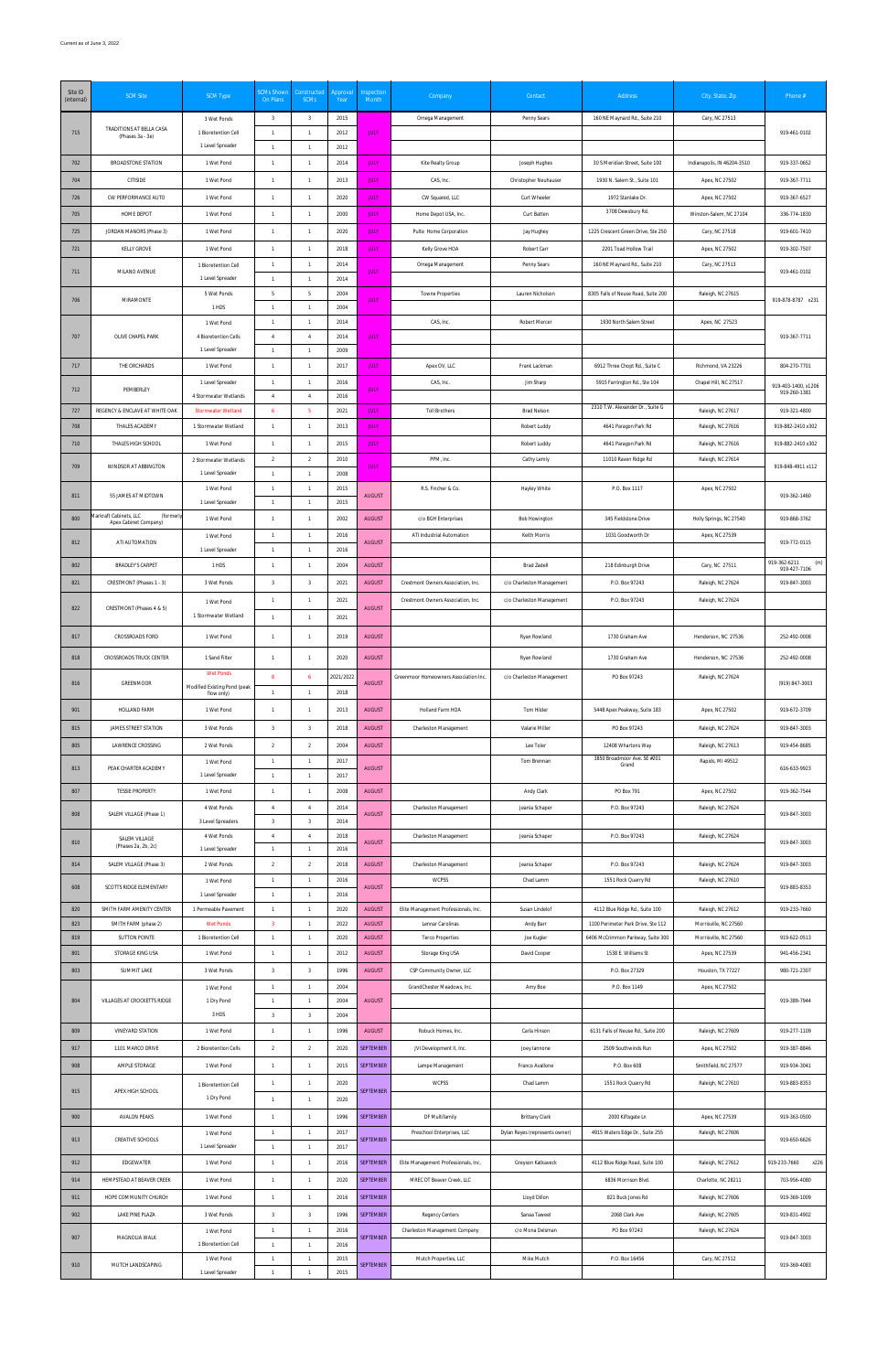| Site ID<br>(internal) | <b>SCM Site</b>                                                     | <b>SCM Type</b>                        | <b>SCMs Shown</b><br>On Plans    | Constructed<br>SCMs              | Approval<br>Year   | Inspection<br>Month                | Company                                                               | Contact                                              | Address                                                               | City, State, Zip                         | Phone #                            |
|-----------------------|---------------------------------------------------------------------|----------------------------------------|----------------------------------|----------------------------------|--------------------|------------------------------------|-----------------------------------------------------------------------|------------------------------------------------------|-----------------------------------------------------------------------|------------------------------------------|------------------------------------|
| 909                   | PRIMROSE SCHOOL                                                     | 1 UDS<br>1 StormFilter                 | $\overline{1}$<br>$\overline{1}$ | $\overline{1}$<br>$\overline{1}$ | 2015<br>2015       | <b>SEPTEMBER</b>                   | Andoria Enterprises, LLC                                              | Derek Stockman                                       | 1710 Laura Duncan Rd                                                  | Apex, NC 27502                           | 919-339-3874                       |
| 903                   | SHEETZ                                                              | 1 Level Spreader                       | $\overline{1}$                   | $\overline{1}$                   | 2014               | <b>SEPTEMBER</b>                   | 3050 Lufkin LLC                                                       |                                                      | 2607 Oberlin Rd. Ste 104                                              | Raleigh, NC 27608                        |                                    |
| 918                   | SWEETWATER                                                          | 1 Wet Pond<br>3 Wet Ponds              | $\overline{1}$<br>$\overline{3}$ | $\overline{1}$<br>$\overline{3}$ | 2014<br>2021       | <b>SEPTEMBER</b>                   | 3050 Lufkin LLC<br>Experience One Homes, LLC                          | c/o WASLAW, LLC<br>David Schmidt                     | P. O. Box 867<br>P.O. Box 5509                                        | New Bern, NC 28562<br>Cary, NC 27512     | 919-991-1402                       |
| 904                   | <b>WATERFORD EAST</b>                                               | 1 Stormwater Wetland                   | $\overline{1}$                   | $\overline{1}$                   | 2004               | <b>SEPTEMBER</b>                   | R.S. Fincher & Co.                                                    | Sheri Fincher                                        | P.O. Box 1117                                                         | Apex, NC 27502                           | 919-362-1460                       |
| 905                   | <b>WATERFORD GREEN</b>                                              | 1 Wet Pond                             | $\overline{1}$                   | $\overline{1}$                   | 1994               | <b>SEPTEMBER</b>                   | R.S. Fincher & Co.                                                    | Sheri Fincher                                        | P.O. Box 1117                                                         | Apex, NC 27502                           | 919-362-1460                       |
| 916                   | WILLIAMS STREET RETAIL CENTER                                       | 1 Dry Pond<br>1 Wet Pond               | $\overline{1}$<br>$\overline{1}$ | $\overline{1}$<br>$\overline{1}$ | 1994<br>2020       | <b>SEPTEMBER</b>                   | Win Apex, LLC                                                         | <b>Bob Schmidt</b>                                   | 2226 State Road 580                                                   | Clearwater, FL 33763-1126                | 727-669-1500                       |
| 906                   | WOODRIDGE                                                           | 1 Wet Pond                             | $\overline{1}$                   | $\overline{1}$                   | 1999               | <b>SEPTEMBER</b>                   | Omega Management                                                      | David Vartanesian                                    | 160 NE Maynard Rd., Suite 210                                         | Cary, NC 27513                           | 919-461-0102                       |
| 1000                  | CROSSROADS INFINITI                                                 | 1 Wet Pond                             | $\overline{1}$                   | $\overline{1}$                   | 2013               | <b>OCTOBER</b>                     | Crossroads Holdings, LLC                                              | Randy Moody                                          | P.O. Box 2069                                                         | Wake Forest, NC 27588                    | 866-794-5090                       |
| 1001, 1002            | DOGWOOD RIDGE                                                       | 4 Wet Ponds                            | $\overline{4}$                   | $\overline{4}$                   | 1996               | <b>OCTOBER</b>                     | R.S. Fincher & Co.                                                    | Amanda Mayes                                         | P.O. Box 1117                                                         | Apex, NC 27502                           | 919-362-1460                       |
| 1003                  | ELITE WASTE SERVICES                                                | 2 Wet Ponds                            | $\overline{2}$                   | $\overline{2}$                   | 2002               | <b>OCTOBER</b>                     |                                                                       | Dan Wall                                             | 2310 Garner Rd                                                        | Raleigh, NC 27610                        | 919-552-2149                       |
| 1025                  | <b>GERMAINE VILLAGE</b>                                             | 1 Wet Pond                             | $\overline{1}$                   | $\overline{1}$                   | 2018               | <b>OCTOBER</b>                     |                                                                       | Cari Frankenfield                                    | 520 Germaine Street                                                   | Apex, NC 27502                           | 919-753-6234                       |
| 1034                  | <b>GREEN LEVEL ESTATES</b>                                          | 1 Stormwater Wetland                   | $\overline{1}$                   | $\overline{1}$                   | 2021               | <b>OCTOBER</b>                     | Green Level Estates HOA c/o PPM                                       | Monique Taylor                                       | 11010 Raven Ridge Rd                                                  | Raleigh, NC 27614                        | 919-848-4911                       |
| 1004                  | HANDEE HUGO'S                                                       | 1 UDS<br>1 HDS                         | $\overline{1}$<br>$\overline{1}$ | $\overline{1}$<br>$\overline{1}$ | 2007<br>2007       | <b>OCTOBER</b>                     | United Energy                                                         | Josh Ellis                                           | 3309 Drake Circle                                                     | Raleigh, NC 27607                        | 919-785-1904                       |
| 1012                  | KANGAROO AT TEN TEN                                                 | 1 Wet Pond                             | $\overline{1}$                   | $\overline{1}$                   | 2015               | <b>OCTOBER</b>                     | Circle K Stores, Inc.                                                 | Property Tax Department DC17                         | 1130 W. Warner Rd., Bldg B<br>Tempe                                   | Tempe, AZ 85284-2816                     | 919-566-1011                       |
| 1023                  | KEYSTONE FLEX BUILDING                                              | 1 Wet Pond                             | $\overline{1}$                   | $\overline{1}$                   | 2018               | <b>OCTOBER</b>                     | Pentair                                                               | 1701 Pinnacle Center LLC                             | 724 Gimghoul Road                                                     | Chapel Hill, NC 27514                    |                                    |
|                       |                                                                     | 1 Level Spreader<br>2 UDS              | $\overline{1}$<br>$\overline{2}$ | $\overline{1}$<br>$\overline{2}$ | 2018<br>2007       |                                    | Kohl's Corporate Office                                               | Dan Kazmierczak                                      | N56 W17000 Ridgewood Dr.                                              | Menomonee Falls, WI 53051                |                                    |
| 1005                  | KOHL'S                                                              | 2 HDS                                  | $\overline{2}$                   | $\overline{2}$                   | 2007               | <b>OCTOBER</b>                     |                                                                       |                                                      |                                                                       |                                          | 262-703-2704                       |
|                       |                                                                     | 2 Level Spreaders                      | $\overline{2}$                   | $\overline{2}$                   | 2007               |                                    |                                                                       |                                                      |                                                                       |                                          |                                    |
| 1031                  | MCKENZIE RIDGE (Phase 1)                                            | 1 Wet Pond<br><b>Bioretention Cell</b> | $\overline{1}$<br>-3             | $\overline{1}$<br>$\overline{2}$ | 2021<br>2021       | <b>OCTOBER</b>                     | Charleston Management<br>Charleston Management                        | Sarah Brown Dooley, CMCA<br>Sarah Brown Dooley, CMCA | P.O. Box 97243<br>P.O. Box 97243                                      | Raleigh, NC 27624<br>Raleigh, NC 27624   | 919-847-3003<br>919-847-3003       |
| 1027                  | MCKENZIE RIDGE (Phases 2, 4 & 5)                                    | <b>Wet Pond</b>                        | $\overline{2}$                   | $\overline{1}$                   | 2020               | <b>OCTOBER</b>                     |                                                                       |                                                      |                                                                       |                                          |                                    |
| 1033                  | MCKENZIE RIDGE (Phase 3)                                            | 1 Wet Pond                             | $\overline{1}$                   | $\overline{1}$                   | 2021               | <b>OCTOBER</b>                     | Charleston Management                                                 | Sarah Brown Dooley, CMCA                             | P.O. Box 97243                                                        | Raleigh, NC 27624                        | 919-847-3003                       |
| 1028                  | MERIDIAN AT NICHOLS PLAZA                                           | 1 Wet Pond<br>2 Wet Ponds              | $\overline{1}$<br>$\overline{2}$ | $\overline{1}$<br>$\overline{2}$ | 2020<br>2018       | <b>OCTOBER</b>                     | Meridian at Nichols Plaza, LLC<br>Avison Young                        | Mark Barker<br>Kristin Ray                           | 6131 Falls of Neuse Rd., Suite 202<br>5440 Wade Park Blvd., Suite 200 | Raleigh, NC 27609<br>Raleigh, NC 27607   | 919-277-1132                       |
| 1017                  | NICHOLS PLAZA                                                       | 1 Level Spreader                       | $\overline{1}$                   | $\overline{1}$                   | 2018               | <b>OCTOBER</b>                     |                                                                       |                                                      |                                                                       |                                          | 919-420-1586                       |
| 1006                  | PRISTINE PARTNERS                                                   | 1 Wet Pond                             | $\overline{1}$                   | $\overline{1}$                   | 2008               | <b>OCTOBER</b>                     | 560 Pristine Water, LLC                                               | Teresa Horne                                         | 550 Corporate Center Dr                                               | Raleigh, NC 27607                        | 919-801-2343                       |
| 1007                  | PARKSIDE AT BELLA CASA<br>(Phase 1)                                 | 1 Wet Pond                             | $\overline{1}$                   | $\overline{1}$                   | 2015               | <b>OCTOBER</b>                     | Omega Management                                                      | Penny Sears                                          | 160 NE Maynard Rd., Suite 210                                         | Cary, NC 27513                           | 919-461-0102                       |
| 1010                  | PARKSIDE AT BELLA CASA<br>(Phases 2 & 4a)<br>PARKSIDE AT BELLA CASA | 1 Wet Pond                             | $\mathbf{1}$                     | $\overline{1}$                   | 2015               | <b>OCTOBER</b>                     | Omega Management                                                      | Penny Sears                                          | 160 NE Maynard Rd., Suite 210                                         | Cary, NC 27513                           | 919-461-0102                       |
| 1011                  | (Phase 3)<br>PARKSIDE AT BELLA CASA                                 | 2 Bioretention Cells                   | $\overline{2}$                   | $\overline{2}$                   | 2014               | <b>OCTOBER</b>                     | Omega Management                                                      | Penny Sears                                          | 160 NE Maynard Rd., Suite 210                                         | Cary, NC 27513                           | 919-461-0102                       |
| 1014                  | (Phase 4b)<br>PARKSIDE AT BELLA CASA                                | 1 Wet Pond                             | $\overline{1}$                   | $\overline{1}$                   | 2016               | <b>OCTOBER</b>                     | Omega Management                                                      | Penny Sears                                          | 160 NE Maynard Rd., Suite 210                                         | Cary, NC 27513                           | 919-461-0102                       |
| 1019                  | (Phases 5 & 6)                                                      | 3 Wet Ponds<br>1 Wet Pond              | $\overline{3}$<br>$\overline{1}$ | $\overline{3}$<br>$\overline{1}$ | 2017<br>2017       | <b>OCTOBER</b>                     | Omega Management<br>Omega Management                                  | Penny Sears<br>Penny Sears                           | 160 NE Maynard Rd., Ste. 210<br>160 NE Maynard Rd., Suite 210         | Cary, NC 27513<br>Cary, NC 27513         | 919-461-0102                       |
| 1021                  | PARKSIDE AT BELLA CASA<br>(Phases 7 & 8)                            | 1 Level Spreader                       | $\overline{1}$                   | $\overline{1}$                   | 2017               | <b>OCTOBER</b>                     |                                                                       |                                                      |                                                                       |                                          | 919-225-1078                       |
| 1013                  | PARKSIDE AT BELLA CASA<br>(Phases 10a & 11)                         | 3 Wet Ponds                            | $\overline{3}$                   | $\overline{3}$                   | 2016               | <b>OCTOBER</b>                     | Omega Management                                                      | Penny Sears                                          | 160 NE Maynard Rd., Suite 210                                         | Cary, NC 27513                           | 919-461-0102                       |
|                       |                                                                     | 1 Bioretention Cell<br>1 Wet Pond      | $\overline{1}$<br>$\overline{1}$ | $\overline{1}$<br>$\overline{1}$ | 2016<br>2017       |                                    | Omega Management                                                      | Penny Sears                                          | 160 NE Maynard Rd., Suite 210                                         | Cary, NC 27513                           |                                    |
| 1015                  | PARKSIDE AT BELLA CASA<br>(Phase 10b)                               | 1 Bioretention Cell                    | $\overline{1}$                   | $\overline{1}$                   | 2017               | <b>OCTOBER</b>                     |                                                                       |                                                      |                                                                       |                                          | (919) 460-3027                     |
| 1020                  | PARKSIDE AT BELLA CASA<br>(Phase 13)<br>PARKSIDE AT BELLA CASA      | 1 Wet Pond                             | $\overline{1}$                   | $\overline{1}$                   | 2017               | <b>OCTOBER</b>                     | Parkside Development Group, LLC<br>Bella Casa Townes HOA              | <b>Brad Zadell</b>                                   | 341 Kilmayne Dr., Suite 301                                           | Cary, NC 27511                           | (919) 460-3027                     |
| 1024<br>1016          | (Phase 14)<br>PARKSIDE REC SITE                                     | 1 Wet Pond<br>1 Bioretention Cell      | $\overline{1}$<br>$\overline{1}$ | $\overline{1}$<br>$\overline{1}$ | 2018<br>2017       | <b>OCTOBER</b><br><b>OCTOBER</b>   | c/o Omega Association Mgt, Inc.<br>Bella Casa Townes HOA              | Julie Worthington<br>Julie Worthington               | 160 NE Maynard Road, Ste. 210<br>160 NE Maynard Rd., Ste. 210         | Cary, NC 27513<br>Cary, NC 27513         | (919) 461-0102<br>919-461-0102     |
| 1032                  | THE PINES AT WAKE CROSSING                                          | 6 Wet Ponds                            | 6                                | $\boldsymbol{6}$                 | 2021/2022          | <b>OCTOBER</b>                     | c/o Omega Association Mgt, Inc.<br><b>Toll Brothers</b>               | Brad Nelson                                          | 900 Perimeter Park Dr., Suite B3                                      | Morrisville, NC 27560                    |                                    |
|                       |                                                                     | <b>Grassed Swale</b>                   | $\overline{1}$                   | $\overline{0}$                   |                    |                                    |                                                                       |                                                      |                                                                       |                                          |                                    |
| 1026                  | PRESERVE AT WHITE OAK CREEK<br>PROMENADE AT BEAVER CREEK            | 9 Wet Ponds                            | 11                               | $\overline{9}$                   | 2019, 2020<br>2021 | <b>OCTOBER</b>                     | Elite Management Professionals, Inc.                                  | Katelyn Bachman                                      | 4112 Blue Ridge Road, Suite 100                                       | Raleigh, NC 27612                        | 919-233-7660, ext. 218             |
| 1018<br>1029          | TOWNHOMES<br>RESERVE AT MILLS FARM                                  | 1 Stormwater Wetland<br>Wet Pond       | $\overline{1}$<br>$\overline{1}$ | $\overline{1}$<br>$\overline{1}$ | 2017<br>2020       | <b>OCTOBER</b><br><b>OCTOBER</b>   | Community Association Management<br>Northview Partners, LLC           | c/o Skyler Reak<br>Frank Morisey                     | P.O. Box 79032<br>6131 Falls of Neuse Road, Ste 202                   | Charlotte, NC 28271<br>Raleigh, NC 27609 | 919-741-5285<br>919-277-1132       |
| 1008                  | <b>SCOTTS MILL</b>                                                  | 2 Wet Ponds                            | $\overline{2}$                   | $\overline{2}$                   | 2007               | <b>OCTOBER</b>                     | Omega Management                                                      | Tom Neal                                             | 160 NE Maynard Rd., Suite 210                                         | Cary, NC 27513                           | 919-461-0102                       |
| 1009                  | SEAGROVES FARM                                                      | 6 Stormwater Wetlands                  | 6                                | 6                                | 2012               | <b>OCTOBER</b>                     | Charleston Management                                                 | Katie Kushner                                        | P.O. Box 97243                                                        | Raleigh, NC 27624                        | 919-847-3003                       |
|                       |                                                                     | 1 Level Spreader                       | $\overline{1}$                   | $\overline{1}$                   | 2009               |                                    |                                                                       |                                                      |                                                                       |                                          |                                    |
| 1022<br>1030          | SUMMIT CHURCH<br>TOAD HOLLOW                                        | 2 Sand Filters<br>1 Bioretention Cell  | $\overline{2}$<br>$\overline{1}$ | $\overline{2}$<br>$\overline{1}$ | 2018<br>2020       | <b>OCTOBER</b><br><b>OCTOBER</b>   | <b>Brookwood Capital Partners</b><br>JVI Building & Development, Inc. | Ben Whited<br>Joey lannone                           | 400 W. North St., Suite 112<br>2509 Southwinds Run                    | Raleigh, NC 27603<br>Apex, NC 27502      | 919-239-4195<br>919-387-8846       |
| 1025                  | TRIANGLE LANDSCAPE SUPPLIES                                         | 1 Sand Filter                          | $\overline{1}$                   | $\overline{1}$                   | 2018               | <b>OCTOBER</b>                     | Lufkin Road Properties                                                | Jeff Mangum                                          | 3600 Brackenridge Ln.<br>Fuquay                                       | Varina, NC 27526                         | 919-274-1555                       |
| 1130                  | APEX ELECTRIC OPERATIONS CENTER                                     | 1 Wet Pond                             | $\overline{1}$                   | $\overline{1}$                   | 2021               | <b>NOVEMBER</b>                    |                                                                       |                                                      |                                                                       |                                          |                                    |
| 1100                  | APEX NATURE PARK                                                    | 3 Wet Ponds<br>1 Level Spreader        | $\overline{3}$<br>$\overline{1}$ | $\overline{3}$<br>$\overline{1}$ | 2014<br>2014       | <b>NOVEMBER</b>                    |                                                                       |                                                      |                                                                       |                                          |                                    |
| 1101                  | APEX PEAKWAY                                                        | 5 Level Spreaders                      | 5                                | $5\phantom{.0}$                  | 2007               | <b>NOVEMBER</b>                    |                                                                       |                                                      |                                                                       |                                          |                                    |
| 1102                  | APEX PUBLIC SAFETY STATION #4                                       | 1 Wet Pond                             | $\overline{1}$                   | $\overline{1}$                   | 2009               | <b>NOVEMBER</b>                    |                                                                       |                                                      |                                                                       |                                          |                                    |
| 1128                  | APEX PUBLIC SAFETY STATION #5                                       | 1 Bioretention Cell                    | $\overline{1}$                   | $\overline{1}$                   | 2020               | <b>NOVEMBER</b>                    |                                                                       |                                                      |                                                                       |                                          |                                    |
| 1103                  | APEX PUBLIC WORKS                                                   | 4 Bioretention Cells                   | $\overline{4}$                   | $\overline{4}$                   | 2014               | <b>NOVEMBER</b>                    |                                                                       |                                                      |                                                                       |                                          |                                    |
| 1104                  | APEX TOWN HALL / SENIOR CENTER                                      | 1 Wet Pond                             | $\overline{1}$                   | $\mathbf{1}$                     | 2002               | <b>NOVEMBER</b>                    |                                                                       |                                                      |                                                                       |                                          |                                    |
| 1105                  | SEAGROVES FARM PARK                                                 | 1 UDS<br>2 Level Spreaders             | $\overline{1}$<br>$\overline{2}$ | $\overline{1}$<br>$\overline{2}$ | 2021<br>2012       | <b>NOVEMBER</b>                    |                                                                       |                                                      |                                                                       |                                          |                                    |
|                       |                                                                     | 4 Wet Ponds                            | $\overline{4}$                   | $\overline{4}$                   | 2015               |                                    | <b>WCPSS</b>                                                          | Chad Lamm                                            | 1551 Rock Quarry Rd.                                                  | Raleigh, NC 27610                        |                                    |
| 1113                  | APEX FRIENDSHIP HIGH SCHOOL                                         | 3 Bioretention Cells                   | $\overline{3}$                   | $\overline{3}$                   | 2015               | <b>NOVEMBER</b>                    |                                                                       |                                                      |                                                                       |                                          | 919-883-8353                       |
| 1121                  | APEX FRIENDSHIP MIDDLE SCHOOL                                       | 1 Bioretention Cell                    | $\overline{1}$                   | $\overline{1}$                   | 2015               | <b>NOVEMBER</b>                    | WCPSS                                                                 | Chad Lamm                                            | 1551 Rock Quarry Rd.                                                  | Raleigh, NC 27610                        | 919-883-8353                       |
| 1115                  | BEAVER CREEK PUMP STATION                                           | 2 Wet Ponds<br>1 Wet Pond              | $\overline{2}$<br>$\overline{1}$ | $\overline{2}$<br>$\overline{1}$ | 2018<br>2015       | <b>NOVEMBER</b><br><b>NOVEMBER</b> | Town of Cary                                                          | Charles Brown                                        | P.O. Box 8005                                                         | Cary, NC 27512                           | 919-469-4362                       |
| 1125                  | BEE SAFE STORAGE                                                    | 1 Wet Pond                             | $\mathbf{1}$                     | $\overline{1}$                   | 2019               | <b>NOVEMBER</b>                    | Shree Gopalprabhu, LLC                                                | Prakash Patel                                        | 3716 Linville Gorge Way                                               | Cary, NC 27519                           | 845-430-4407                       |
| 1106                  | CENTER STREET PHARMACY                                              | 1 Bioretention Cell                    | $\overline{1}$                   | $\overline{1}$                   | 2003               | <b>NOVEMBER</b>                    | Gowrisankar Galla                                                     | Raj Polavaram                                        | 2025 Giovanni Ct.                                                     | Cary, NC 27518                           | c: 919-559-6141<br>w: 919-319-6610 |
| 1116                  | COVINGTON                                                           | 3 Wet Ponds                            | $\overline{3}$                   | $\overline{3}$                   | 2016               | <b>NOVEMBER</b>                    | PPM, Inc.                                                             | Laura Duncan                                         | 11010 Raven Ridge Rd.                                                 | Raleigh, NC 27614                        | 919-650-1263<br>919-848-4911       |
|                       |                                                                     | 1 Wet Pond                             | $\overline{1}$                   | $\overline{1}$                   | 2013               |                                    | Eagle Rock Concrete, LLC                                              | Adam Loftin                                          | 8310 Bandford Way                                                     | Raleigh, NC 27615                        |                                    |
| 1107                  | EAGLE ROCK CONCRETE                                                 | 1 Level Spreader                       | $\overline{1}$                   | $\overline{1}$                   | 2013               | <b>NOVEMBER</b>                    |                                                                       |                                                      |                                                                       |                                          | 919-781-3744                       |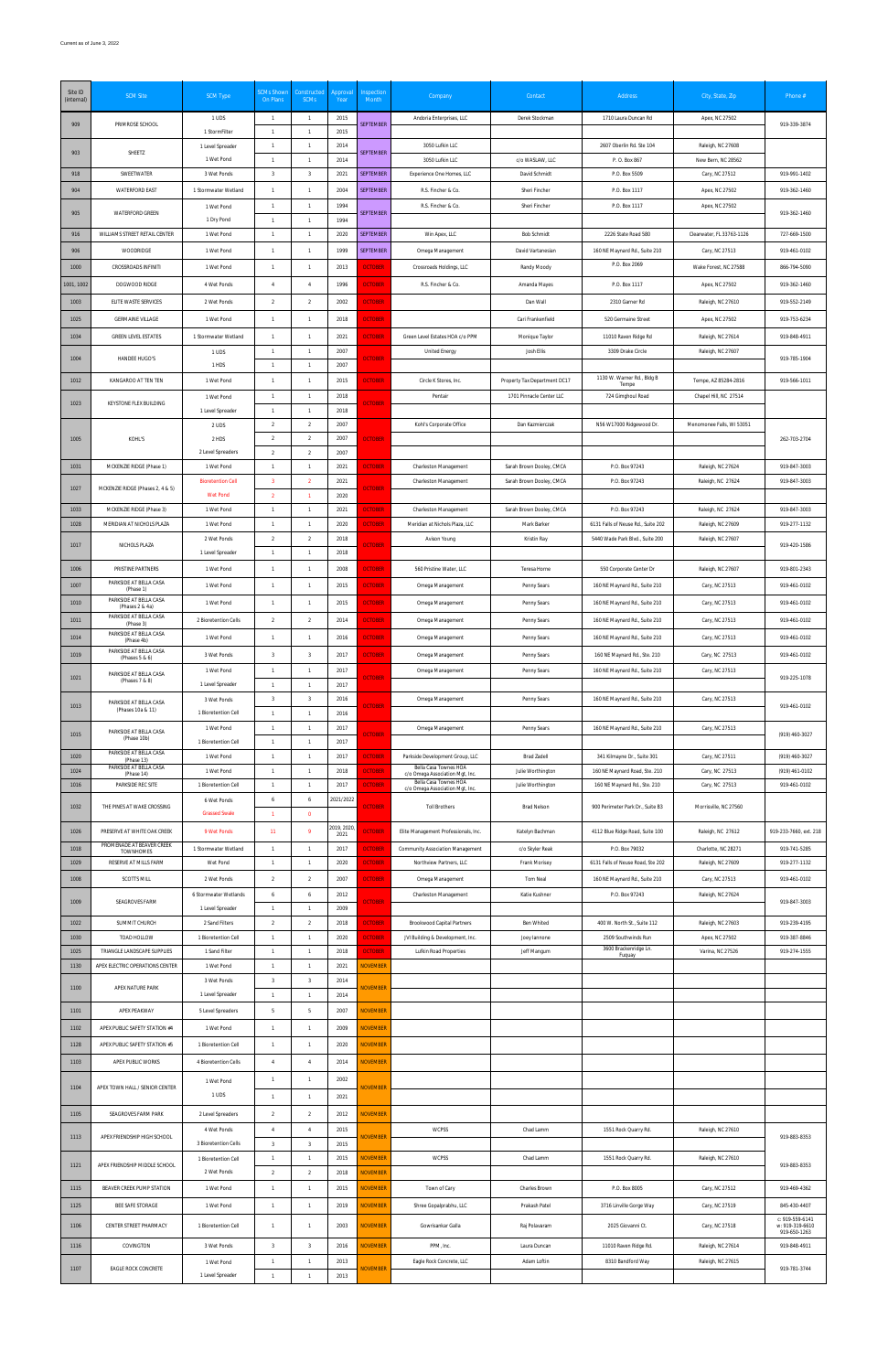| Site ID<br>(internal) | <b>SCM Site</b>               | <b>SCM Type</b>          | <b>SCMs Shown</b><br>On Plans | Constructed<br><b>SCMs</b> | Approval<br>Year | Inspection<br>Month | Company                                                                     | Contact                         | Address                                | City, State, Zip             | Phone #      |
|-----------------------|-------------------------------|--------------------------|-------------------------------|----------------------------|------------------|---------------------|-----------------------------------------------------------------------------|---------------------------------|----------------------------------------|------------------------------|--------------|
| 1127                  | EAGLES #13                    | 2 Deep Sump Catch Basins | 2                             | $\overline{2}$             | 2019             | <b>NOVEMBER</b>     | Eagles Enterprise, LLC                                                      | Dilip Gandi                     | 9201 Leesville Rd., Suite 201          | Raleigh, NC 27613            | 919-781-5269 |
| 1118                  | MARCO DRIVE EXTENSION         | 1 Level Spreader         | $\overline{1}$                | $\overline{1}$             | 2017             | <b>NOVEMBER</b>     | JVI Development II, Inc.                                                    | Joey lannone                    | 2509 Southwinds Run                    | Apex, NC 27502               | 919-387-8846 |
|                       |                               | 1 UDS                    | $\overline{1}$                | $\mathbf{1}$               | 2017             |                     |                                                                             |                                 |                                        |                              |              |
| 1108                  | OLD MILL VILLAGE (Phase 1)    | 1 Wet Pond               |                               | $\mathbf{1}$               | 2007             | <b>NOVEMBER</b>     | PPM, Inc.                                                                   | Diane Wimpy                     | 11010 Raven Ridge Drive                | Raleigh, NC 27614            | 919-848-4911 |
|                       |                               | 1 Level Spreader         | $\overline{1}$                | $\mathbf{1}$               | 2007             |                     |                                                                             |                                 |                                        |                              |              |
| 1114                  | OLD MILL VILLAGE (Phase 2)    | 1 Wet Pond               | $\mathbf{1}$                  | $\mathbf{1}$               | 2016             | <b>NOVEMBER</b>     | The Villages of Apex, Master Association, Inc                               | Pam Linn                        | 1095 Ambergate Station                 | Apex, NC 27502               | 919-363-1997 |
| 1116                  | OLD MILL VILLAGE (Lot 3)      | 1 Wet Pond               | $\overline{1}$                | $\mathbf{1}$               | 2017             | <b>NOVEMBER</b>     | The Villages of Apex, Master Association, Inc                               | Pam Linn                        | 1095 Ambergate Station                 | Apex, NC 27502               | 919-363-1997 |
|                       |                               | 1 Level Spreader         | $\overline{1}$                | $\overline{1}$             | 2017             |                     |                                                                             |                                 |                                        |                              |              |
| 1123                  | OLD MILL VILLAGE (Lot 4)      | 1 Wet Pond               | $\mathbf{1}$                  | $\mathbf{1}$               | 2018             | <b>NOVEMBER</b>     | The Villages of Apex, Master Association (c/c<br>HRW)                       |                                 | 4700 Homewood Court Suite 380          | Raleigh, NC 27609            |              |
| 1110                  | PETROCHOICE (FKA PETROLIANCE) | 2 Bioretention Cells     | 2                             | $\overline{2}$             | 2008             | <b>NOVEMBER</b>     | Petro Choice - Apex                                                         | Anthony Bonnagio                | 1009 Schieffelin Rd.                   | Apex, NC 27502               | 919-632-2931 |
| 1117                  | PINNACLE PARK CENTER          | 1 Wet Pond               | $\mathbf{1}$                  | $\overline{1}$             | 2017             | <b>NOVEMBER</b>     | Classic Road Partners, LLC                                                  | Glenn Futrell                   | 150 Towerview Ct.                      | Cary, NC 27513               | 919-612-5245 |
| 1129                  | PINNACLE PARK CENTER (LOT 2)  | 1 Stormwater Wetland     | $\overline{1}$                | $\mathbf{1}$               | 2021             | <b>NOVEMBER</b>     | Hipex Properties, LLC                                                       | Andrew Clark                    | P.O. Box 791                           | Apex, NC 27502               | 919-362-7544 |
| 1120                  | QUICK LANE TIRE & AUTO        | 1 Wet Pond               | $\overline{1}$                | $\mathbf{1}$               | 2017             | <b>NOVEMBER</b>     | William L. Stark & Company                                                  | Ryan Rowland                    | P.O. Box 911                           | Henderson, NC 27536          | 252-492-0008 |
| 1119                  | SAM'S XPRESS CAR WASH         | 1 StormFilter            | $\overline{1}$                | $\mathbf{1}$               | 2017             | <b>NOVEMBER</b>     | SXCW Properties II, LLC                                                     | Julie Fox                       | 7932 Council Place, Suite 102          | Matthews, NC 28105           | 704-321-8013 |
|                       |                               | 1 UDS                    | $\mathbf{1}$                  | $\mathbf{1}$               | 2017             |                     |                                                                             |                                 |                                        |                              |              |
| 1109                  | TRIANGLE ORTHOPAEDIC          | 1 Bioretention Cell      | $\mathbf{1}$                  | $\overline{1}$             | 2002             | <b>NOVEMBER</b>     | Triangle Ortho Real Estate Group, LLC                                       | Attn: Chris Zito                | 120 William Penn Plaza                 | Durham, NC 27712             | 919-281-1720 |
| 1122                  | UPCHURCH COMMONS              | 1 Bioretention Cell      | $\overline{1}$                | $\mathbf{1}$               | 2017             | <b>NOVEMBER</b>     | ROC Construction, Inc.                                                      | John Campomizzi                 | P.O. Box 162                           | Apex, NC 27502               | 919-422-4353 |
| 1111                  | WALMART                       | 1 Wet Pond               | $\overline{1}$                | $\mathbf{1}$               | 2009             | <b>NOVEMBER</b>     | Walmart Real Estate (Store #3889)                                           | Toni McCrory                    | 508 SE 8th St.                         | Bentonville, AR 72716        | 479-277-3468 |
| 1126                  | WAYLAND GROVE                 | 1 Wet Pond               | $\overline{1}$                | $\overline{1}$             | 2020             | <b>NOVEMBER</b>     | Charleston Management                                                       | Mona Delsman                    | P.O. Box 97243                         | Raleigh, NC                  | 919-847-3003 |
|                       |                               | 1 Bioretention Cell      | $\overline{1}$                | $\overline{1}$             | 2020             |                     |                                                                             |                                 |                                        |                              |              |
| 1112                  | WENDY'S                       | 1 Wet Pond               | $\overline{1}$                | $\mathbf{1}$               | 2007             | <b>NOVEMBER</b>     | The Delight Restaurant Group                                                | Rich Krumholz<br>Randy Jennings | PO Box 780794                          | Wichita, KS 67278            | 757-266-7786 |
| 1124                  | WOODALL                       | 2 Wet Ponds              | 2                             | $\overline{2}$             | 2019             | <b>NOVEMBER</b>     | Woodall Estates Owners Association, Inc.<br>c/o Charleston Management Corp. | Lori Lanham                     | PO Box 97243                           | Raleigh, NC 27624            | 919-847-3003 |
| 1206                  | BELL APEX APARTMENTS          | 1 Wet Pond               | $\mathbf{1}$                  | $\overline{1}$             | 2011             | <b>DECEMBER</b>     |                                                                             | <b>Bell Partnership</b>         | 4000 Spotter Dr.                       | Apex, NC 27502               | 919-267-5870 |
| 1200                  | BRIGHT HORIZONS DAYCARE       | 1 Wet Pond               | $\overline{1}$                | $\mathbf{1}$               | 2007             | <b>DECEMBER</b>     | Bright Horizons Childrens Centers Inc.                                      | Melanie Ray                     | P.O. Box 9177                          | Watertown, MA 02471          | 919-696-2749 |
| 1214                  | EDWARDS CREEK                 | 1 Bioretention Cell      | $\overline{1}$                | $\overline{1}$             | 2019             | <b>DECEMBER</b>     | Edwards Creek Homeowners Association,<br>Inc                                |                                 | 2509 Southwinds Run                    | Apex, NC 27502               |              |
| 1201                  | <b>FIRESTONE</b>              | 1 Sand Filter            | $\overline{1}$                | $\mathbf{1}$               | 2011             | <b>DECEMBER</b>     | Bridgestone Retail Operations, LLC                                          | Current Owner                   | 414 Bridge St.                         | Franklin, TN 37604           | 404-372-0022 |
|                       |                               | 1 UDS                    | $\overline{1}$                | $\overline{1}$             | 2011             |                     |                                                                             |                                 |                                        |                              |              |
|                       |                               | 1 Wet Pond               | $\overline{1}$                | $\mathbf{1}$               | 2006             |                     |                                                                             | Jimmy King                      | P.O. Box 1798                          | Apex, NC 27502               |              |
| 1202                  | <b>GARLAND C. NORRIS</b>      | 1 Bioretention Cell      | $\overline{1}$                | $\overline{1}$             | 2006             | <b>DECEMBER</b>     |                                                                             |                                 |                                        |                              | 919-387-1059 |
|                       |                               | 1 Level Spreader         | $\mathbf{1}$                  | $\mathbf{1}$               | 2006             |                     |                                                                             |                                 |                                        |                              |              |
| 1213                  | GOLDENVIEW                    | 1 Bioretention Cell      | $\mathbf{1}$                  | $\overline{1}$             | 2019             | <b>DECEMBER</b>     | Goldenview Subdivision Homeowners<br>Association, Inc.                      |                                 | P.O. Box 162                           | Apex, NC 27502               | 919-422-4353 |
| 1212                  | KELLY ROAD RETAIL             | 1 Sand Filter            | $\mathbf{1}$                  | $\mathbf{1}$               | 2018             | DECEMBER            | Friendly Investments, LLC                                                   | Adam Zablud                     | 220 Tals Rock Way Suite 3,             | Cary, NC 27519               | 919-418-1486 |
|                       |                               | 1 UDS                    | $\mathbf{1}$                  | $\mathbf{1}$               | 2018             |                     |                                                                             |                                 |                                        |                              |              |
| 1209                  | OLIVE CHAPEL WEST             | 1 UDS                    | $\mathbf{1}$                  | $\mathbf{1}$               | 2015             | <b>DECEMBER</b>     | J B Harrison Properties, LLC                                                | Jeffery Harrison                | P.O. Box 364                           | Wrightsville Beach, NC 28480 | 336-399-2183 |
|                       |                               | 1 StormFilter            | $\overline{1}$                | $\mathbf{1}$               | 2015             |                     |                                                                             |                                 |                                        |                              |              |
| 1210                  | RABON OFFICE BUILDING         | 2 Bioretention Cells     | $\overline{2}$                | $\overline{2}$             | 2017             | <b>DECEMBER</b>     | Apex Peakway Associates, LLC                                                | Gary Rabon                      | 7610 Six Forks Rd., Suite 100          | Raleigh, NC 27615            | 919-844-0565 |
| 1215                  | SCOTTIES                      | 1 Sand Filter            | $\mathbf{1}$                  | $\mathbf{1}$               | 2019             | DECEMBER            | Scott Realty, LLC                                                           | Tom McGrath                     | 817 Center St.                         | Apex, NC 27502               |              |
| 1203                  | CORNERSTONE FELLOWSHIP CHURCH | 1 Wet Pond               | $\mathbf{1}$                  | $\mathbf{1}$               | 2007             | <b>DECEMBER</b>     |                                                                             | Bob Walton                      | 401 Upchurch St.                       | Apex, NC 27502               | 919-362-4420 |
| 1204                  | ST. MARY MAGDALENE            | 1 UDS                    | $\overline{1}$                | $\mathbf{1}$               | 2006             | <b>DECEMBER</b>     |                                                                             | Anthony Reese                   | 625 Magdala Place                      | Apex, NC 27502               | 919-271-2334 |
| 1211                  | ST. MARY MAGDALENE ADDITION   | 1 Wet Pond               | $\mathbf{1}$                  | $\mathbf{1}$               | 2017             | <b>DECEMBER</b>     | Roman Catholic Diocese of Raleigh                                           | Michael Shugrue                 | 7200 Stonehenge Dr.                    | Raleigh, NC 27613            | 919-657-4800 |
| 1216                  | STOP N GO #5                  | 1 UDS                    | $\mathbf{1}$                  | $\mathbf{1}$               | 2020             | <b>DECEMBER</b>     | Empire Estate, LLC                                                          | Kuntal Gandhi                   | 2028 Mill Gate Ln.                     | Cary, NC 27519               | 919-264-5791 |
|                       |                               | 1 StormFilter            | $\overline{1}$                | $\mathbf{1}$               | 2020             |                     |                                                                             |                                 |                                        |                              |              |
| 1208                  | WALGREENS (Old Jenks)         | 1 Bioretention Cell      | $\mathbf{1}$                  | $\mathbf{1}$               | 2011             | <b>DECEMBER</b>     | Walgreens, CO                                                               | Denice C. Fortenberry           | 101 Wood Ridge Center Drive, Suite 120 | Charlotte, NC 28217          | 336-695-4187 |
| 1207                  | WALGREENS (Olive Chapel)      | 1 Wet Pond               | $\mathbf{1}$                  | $\mathbf{1}$               | 2007             | <b>DECEMBER</b>     | Walgreens, CO                                                               | Denice C. Fortenberry           | 102 Wood Ridge Center Drive, Suite 120 | Charlotte, NC 28218          | 336-695-4187 |
|                       |                               | 1 HDS                    | $\mathbf{1}$                  | $\mathbf{1}$               | 2007             |                     |                                                                             |                                 |                                        |                              |              |